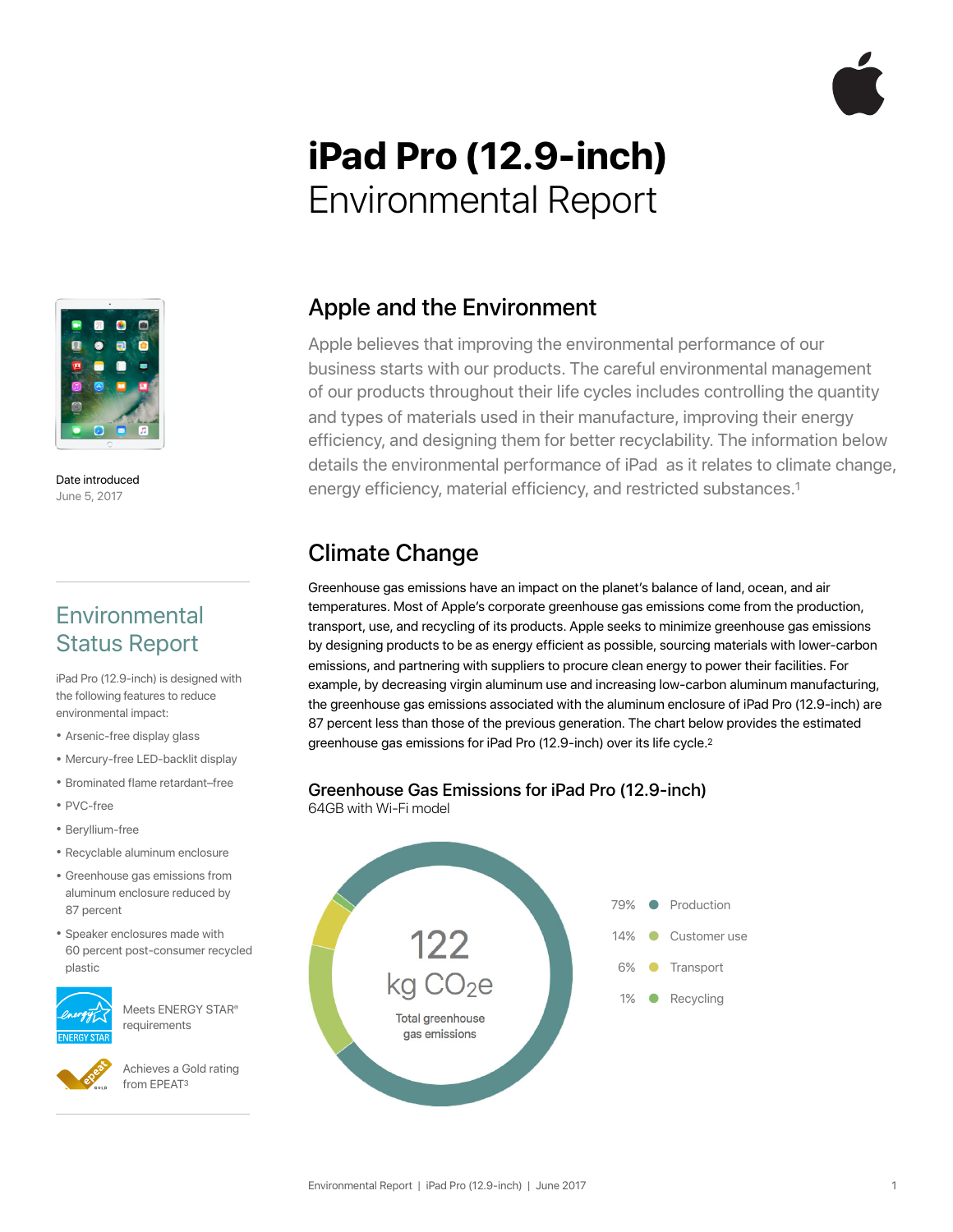

#### **Battery design**

iPad Pro (12.9-inch) features a lithium-ion polymer battery chemistry that is free of lead, cadmium, and mercury. This allows for an extended lifespan and is designed to deliver up to 1000 full charge and discharge cycles before it reaches 80 percent of its original capacity.

# Energy Efficiency

Because one of the largest portions of product-related greenhouse gas emissions results from actual use, energy efficiency is a key part of each product's design. iPad Pro (12.9-inch) uses power-efficient components and software that intelligently manages power consumption. In addition, iPad Pro (12.9-inch) outperforms the ENERGY STAR Program Requirements for Computers. The following table details the power consumed by iPad Pro (12.9-inch) in different use modes.

#### Power Consumption for iPad Pro (12.9-inch)

| Mode                     | 100V   | <b>115V</b> | 230V   |
|--------------------------|--------|-------------|--------|
| Sleep                    | 0.28W  | 0.28W       | 0.29W  |
| Idle-Display on          | 3.32W  | 3.33W       | 3.62W  |
| Power adapter, no-load   | 0.042W | 0.041W      | 0.044W |
| Power adapter efficiency | 81.0%  | 81.4%       | 77.5%  |

## Material Efficiency

Apple's ultracompact product and packaging designs lead the industry in material efficiency. Reducing the material footprint of a product helps maximize shipping efficiency. It also helps reduce energy consumed during production and material waste generated at the end of the product's life. The iPad Pro (12.9-inch) enclosure is made of aluminum and other materials highly desired by recyclers. In addition, the speaker enclosure is made from 60 percent post-consumer content, which reduces dependence on petroleum-based plastics. The chart below details the materials used in iPad Pro (12.9-inch).4

#### Material Use for iPad Pro (12.9-inch)

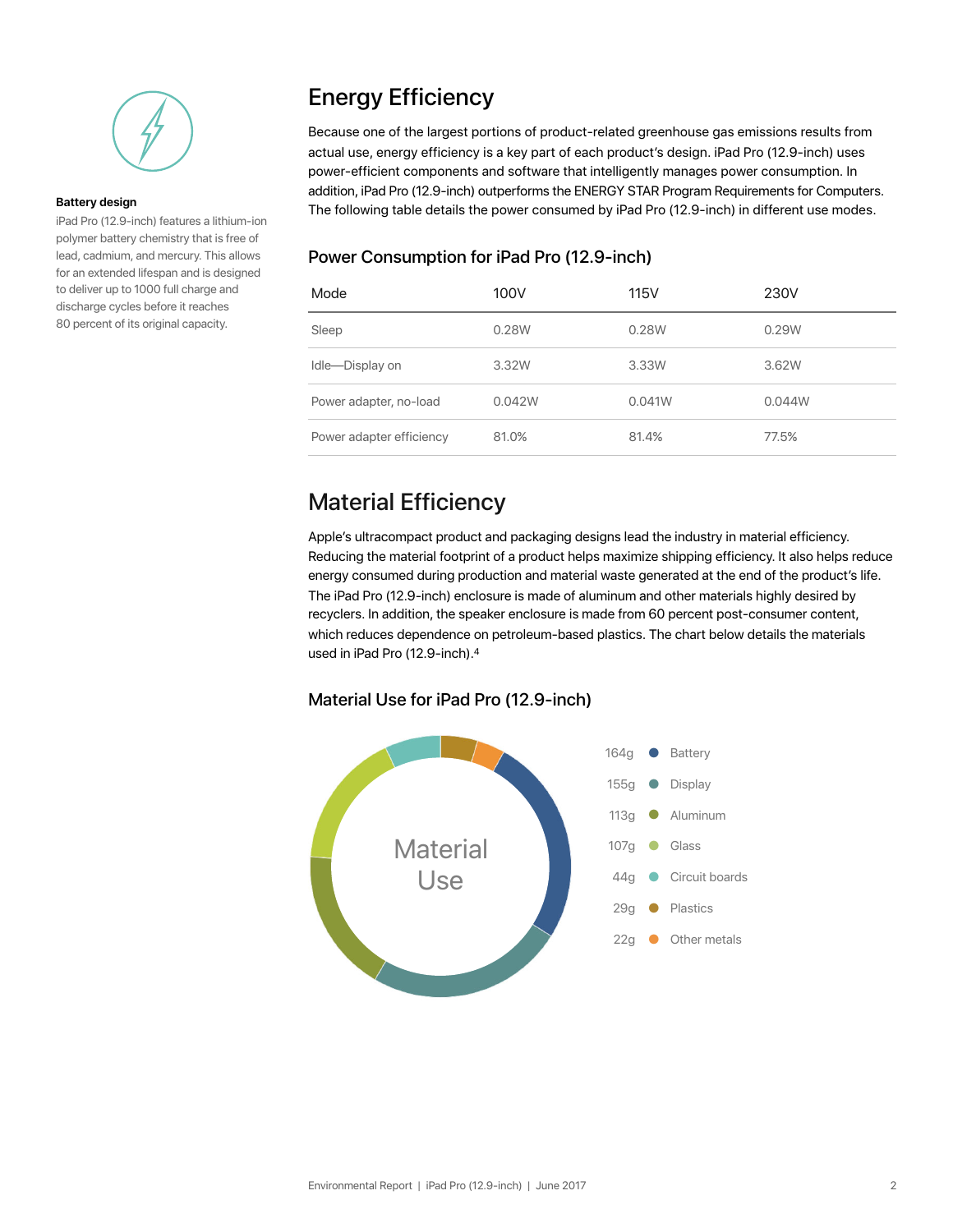

U.S. retail packaging of iPad Pro (12.9-inch) contains 84 percent less plastic than the previous-generation packaging and contains at least 38 percent recycled content. In addition, the packaging fibers originate from responsibly managed forests, bamboo, and waste sugarcane.

# Packaging

The packaging for iPad Pro (12.9-inch) is highly recyclable, and 100 percent of the fiber in its retail box is either recycled, an agricultural by-product, or sourced from responsibly managed forests. The following table details the materials used in iPad Pro (12.9-inch) packaging.<sup>1</sup>

#### Packaging Breakdown for iPad Pro (12.9-inch)

| Material                        | Retail box      | Retail and shipping box |
|---------------------------------|-----------------|-------------------------|
| Fiber (corrugate, molded fiber) | 368q            | 739q                    |
| Other plastics                  | 11 <sub>g</sub> | 11g                     |

## Restricted Substances

Apple has long taken a leadership role in restricting harmful substances from its products and packaging. As part of this strategy, all Apple products comply with the strict European Directive on the Restriction of the Use of Certain Hazardous Substances in Electrical and Electronic Equipment, also known as the RoHS Directive. Examples of materials restricted by RoHS include lead, mercury, cadmium, hexavalent chromium, and the brominated flame retardants (BFRs) PBB and PBDE. iPad Pro (12.9-inch) goes even further than the requirements of the RoHS Directive by incorporating the following more aggressive restrictions:

- Arsenic-free display glass
- Mercury-free LED-backlit display
- BFR-free
- PVC-free
- Beryllium-free



# Recycling

Through ultra-efficient design and the use of highly recyclable materials, Apple has minimized material waste at the product's end of life. In addition, Apple offers and participates in various product take-back and recycling programs in 99 percent of the countries where Apple products are sold. All products are processed in the country or region in which they are collected. For more information on how to take advantage of these programs, visi[t www.apple.com/recycling.](http://www.apple.com/recycling)